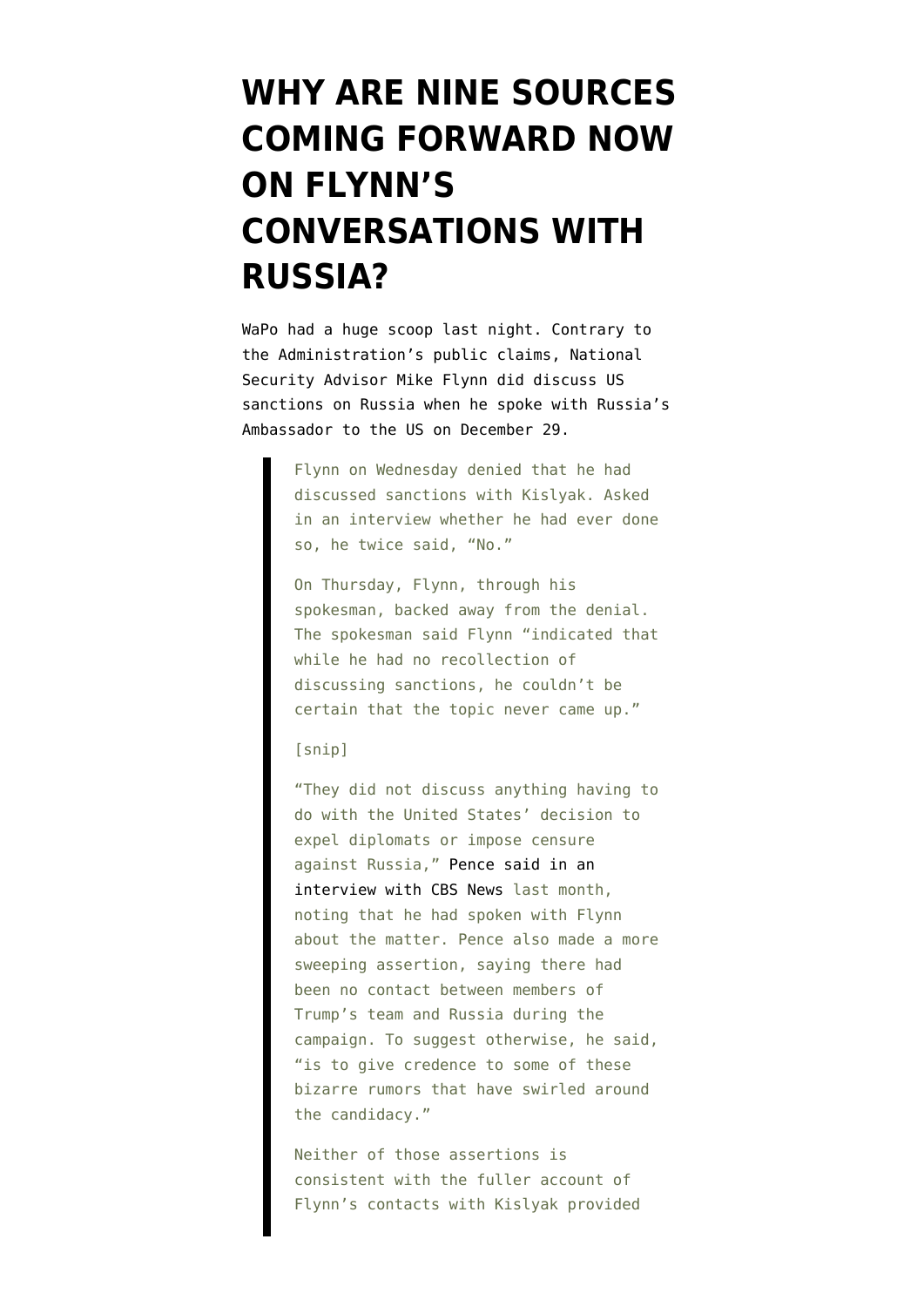by officials who had access to reports from U.S. intelligence and law enforcement agencies that routinely monitor the communications of Russian diplomats. Nine current and former officials, who were in senior positions at multiple agencies at the time of the calls, spoke on the condition of anonymity to discuss intelligence matters.

The most interesting detail in the story is that Sergei Kislyak refused to say how long he had been in contact with Flynn.

> The ambassador would not discuss the origin of his relationship with Flynn.

The article describes Flynn claiming he first worked with Kislyak in conjunction with a trip to Russia he made in 2013 while in charge of DIA. But Kislyak's silence raises questions for me about that. (Note, the Russian press was [reporting](https://themoscowtimes.com/news/deputy-foreign-minister-anatoly-antonov-named-as-top-kremlin-pick-for-ambassador-to-us-57046) even before this story that Kislyak would be replaced by Anatoly Antonov.)

But the bigger question for me is why WaPo's astounding *nine* sources for this story, described as people who were in senior positions in what must be, at a minimum, FBI and CIA, are coming forward now? As WaPo [notes,](https://www.washingtonpost.com/opinions/why-did-obama-dawdle-on-russias-hacking/2017/01/12/75f878a0-d90c-11e6-9a36-1d296534b31e_story.html?utm_term=.281a406457f4) someone told David Ignatius (who is not bylined on yesterday's story) about the call by January 12, but at that point didn't share the damning contents of it. It also describes that Obama officials pulled the intercepts of Kislyak to attempt to explain why Putin didn't respond more aggressively to the sanctions imposed on December 28. So presumably top people knew that Flynn had discussed the new sanctions within days after the conversation.

And yet we're only hearing about it  $-$  and we are hearing about it — from a veritable flood of anonymous sources.

Perhaps the sources have decided that Flynn